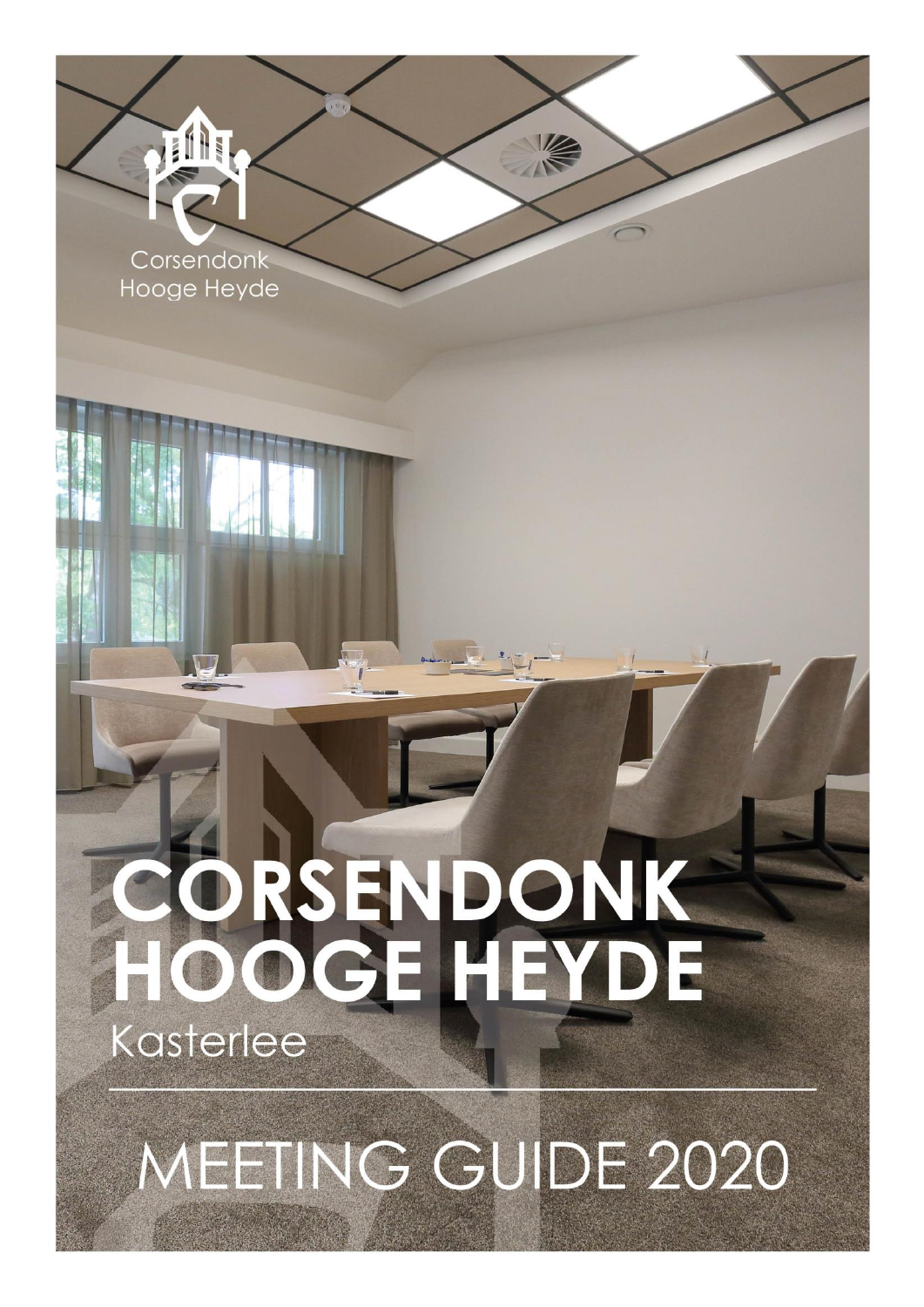

# **ABOUT CORSENDONK HOOGE HEYDE**

FOR CLASSY EVENTES IN THE BEAUTIFUL SURROUNDING OF A BOUTIQUE HOTEL.

Are you organizing a meeting and looking for a new location? That is possible in Corsendonk Hooge Heyde!

Corsendonk Hooge Heyde was completely transformed into a boutique hotel. The 23 hotel rooms, lobby, restaurant, banquet hall and meeting rooms have already been given a complete makeover. The hotel has 4 meeting rooms, which are equipped with all necessary facilities.

Our chef serves modern dishes with a contemporary twist. You can also enjoy menus that change with the seasons. Adjacent to the restaurant is a beautiful garden with a terrace, so that you can enjoy lunch, dinner or drinks in the garden in good weather.

The hotel is extremely quietly located in a green surrounding, yet centrally located near the E34 and E313 so that your participants can reach the location quickly and efficiently. The spacious car park also ensures the necessary time savings and a smooth welcome.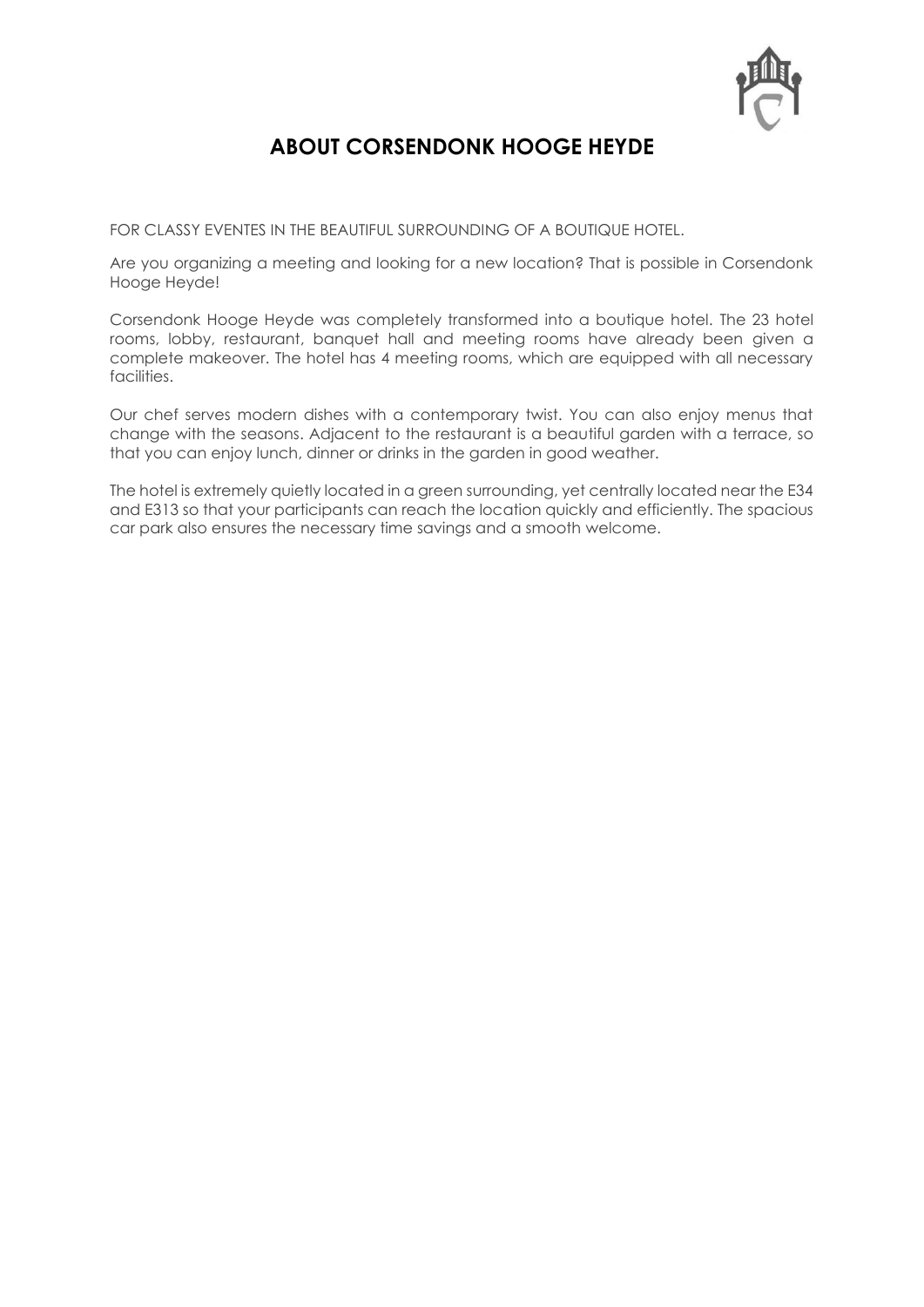

# **OUR MEETING ROOMS AND CAPACITIES**

We like to give you an overview of our rooms and their capacities. When you choose one of our standard meeting packages, the rental of the meeting room is included.

| Room:            | $m^2$ :              | U-shape: | Theater: | School: | Boardroom: | Room rental |
|------------------|----------------------|----------|----------|---------|------------|-------------|
| Kaboch           | $123,5 \text{ m}^2$  | 38       | 126      | 55      | 32         | € 750,00    |
| Hubbard          | 112,0 m <sup>2</sup> | 34       | 102      | 50      | 29         | € 675,00    |
| Patisson         | $28,6 \, \text{m}^2$ |          |          |         | 10         | € 175,00    |
| Marenka          | $34,50 \text{ m}^2$  | 16       | 30       | 20      | 14         | € 205,00    |
| Restaurant       | $92 \text{ m}^2$     |          |          |         |            |             |
| <b>Butternut</b> | $170 \; \text{m}^2$  |          |          |         |            |             |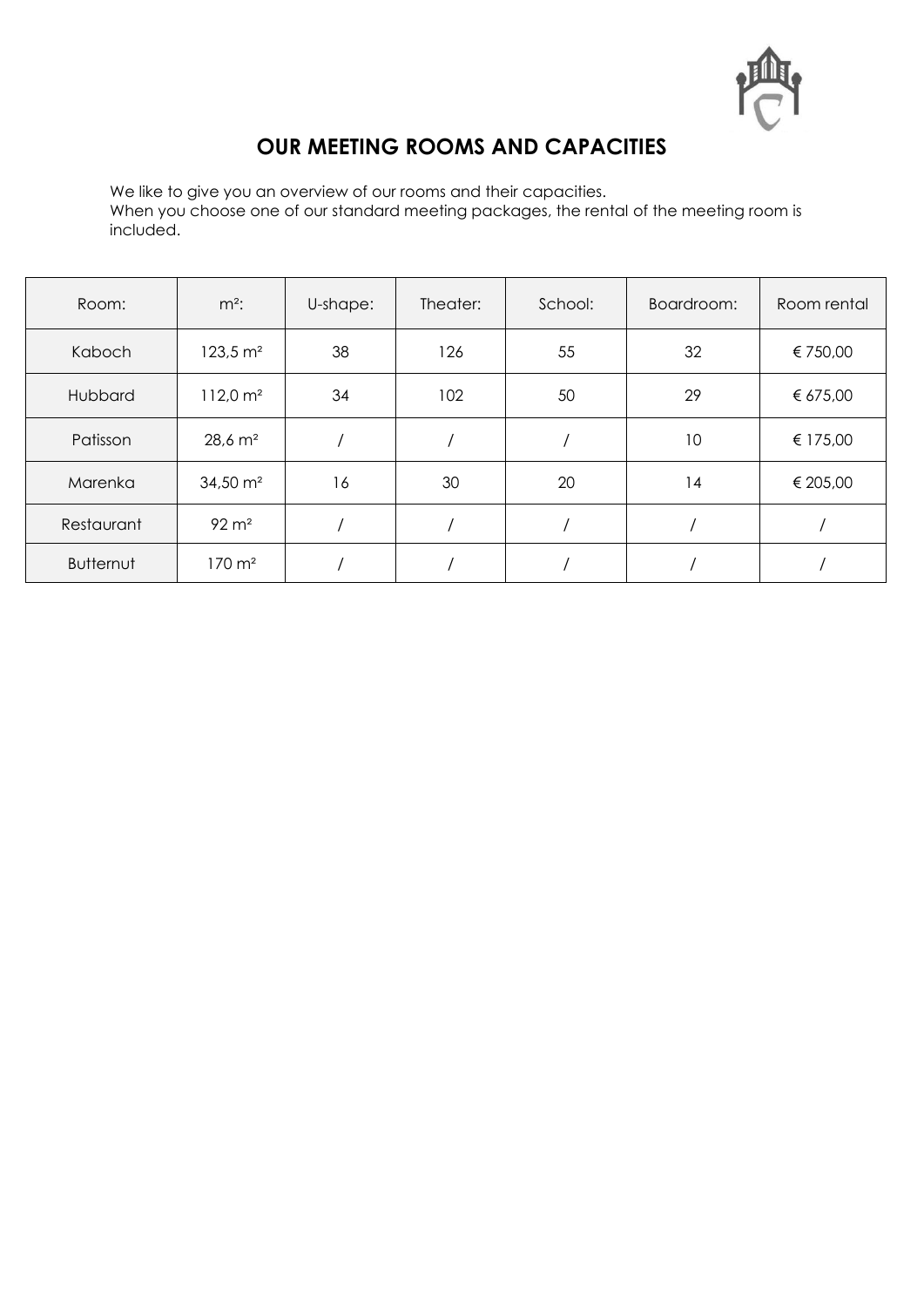## **MEETING PACKAGES**

Valid from 10 people.

### **Meeting package Hooge Heyde € 57,00 per person per day**

- Welcome coffee Coffee, tea, fresh juices, water and biscuits 2x coffee break (morning and afternoon) Coffee, tea, fresh juices, water and biscuits
- **Extensive lunch buffet** Assortment of sandwiches, fresh soup of the day, warm dish, dishes with fish, meat and cheeses, fresh fruit Including water, coffee and tea

### **Meeting package Hooge Heyde deluxe € 65,00 per person per day**

- Welcome coffee Coffee, tea, fresh juices, water and biscuits 2x coffee break (morning and afternoon) Coffee, tea, fresh juices, water and biscuits
- Light 3-course lunch Lunch served at the table. Including water, coffee and tea

#### **Meeting package half-day € 24,00 per person per day**

- Welcome coffee Coffee, tea, fresh juices, water and biscuits
- Coffee break Coffee, tea, fresh juices, water and biscuits

*The above packages include:*

- *Meeting room with daylight and arrangement of your choice*
- *Projector and screen*
- *Notepad and pen*
- *Free wireless internet (WIFI)*
- *Tables and chairs*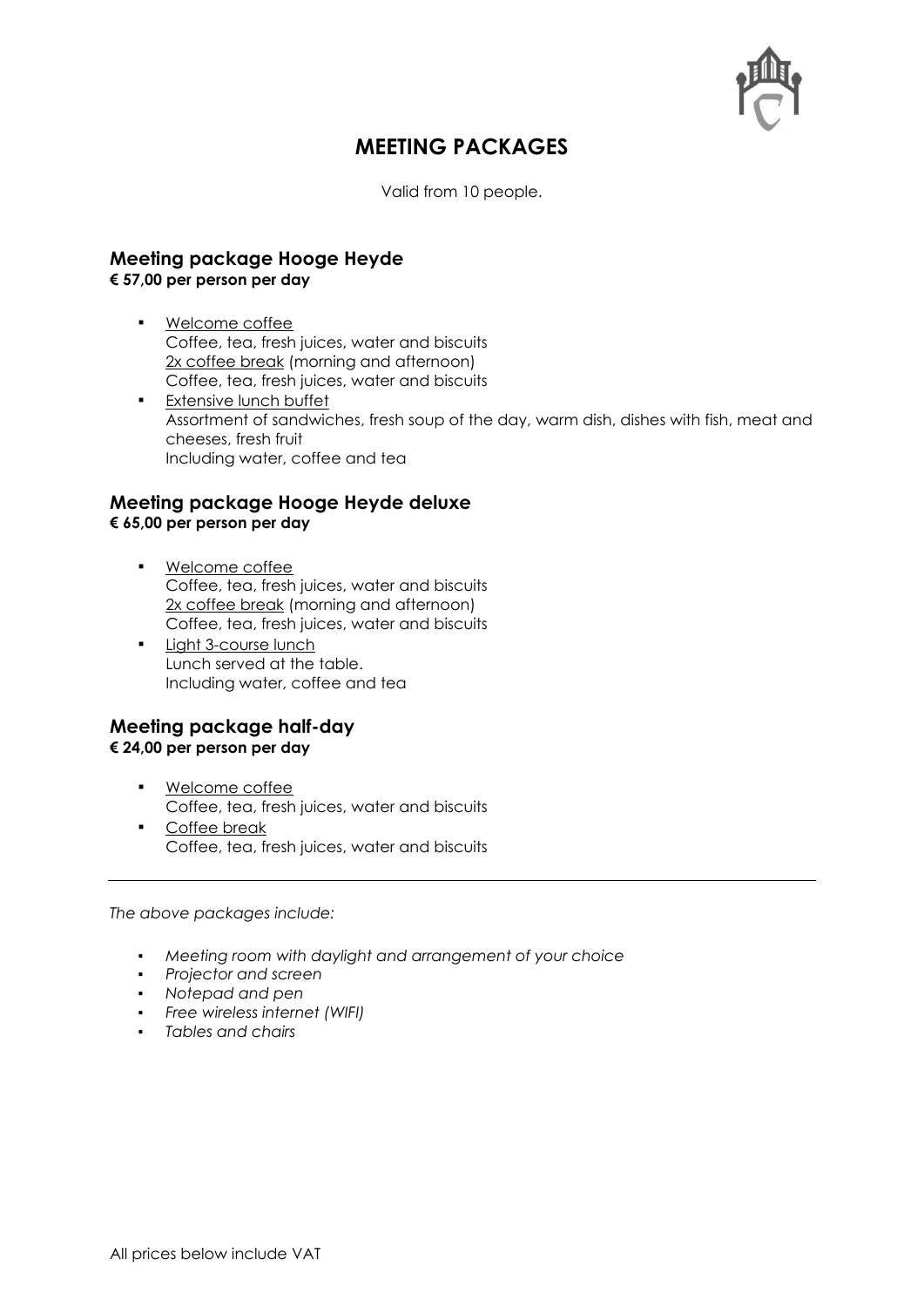## **SUPPLEMENTS MEETINGS**

*Prices are always per item, per person.*

| € 4,50 |
|--------|
|        |
| € 4,75 |
| € 3,00 |
| € 3,50 |
| € 5,00 |
| € 5,50 |
| € 5,50 |
| € 4,50 |
| € 4,50 |
| € 2,90 |
|        |
| €9,75  |
|        |
|        |
| € 3,00 |
| € 2,50 |
| € 2,90 |
| € 2,75 |
|        |
| € 2,50 |
| € 2,40 |
| € 1,50 |
| € 2,00 |
|        |

*The snacks above are just a small selection from our offer. Feel free to ask for our detailed list.*